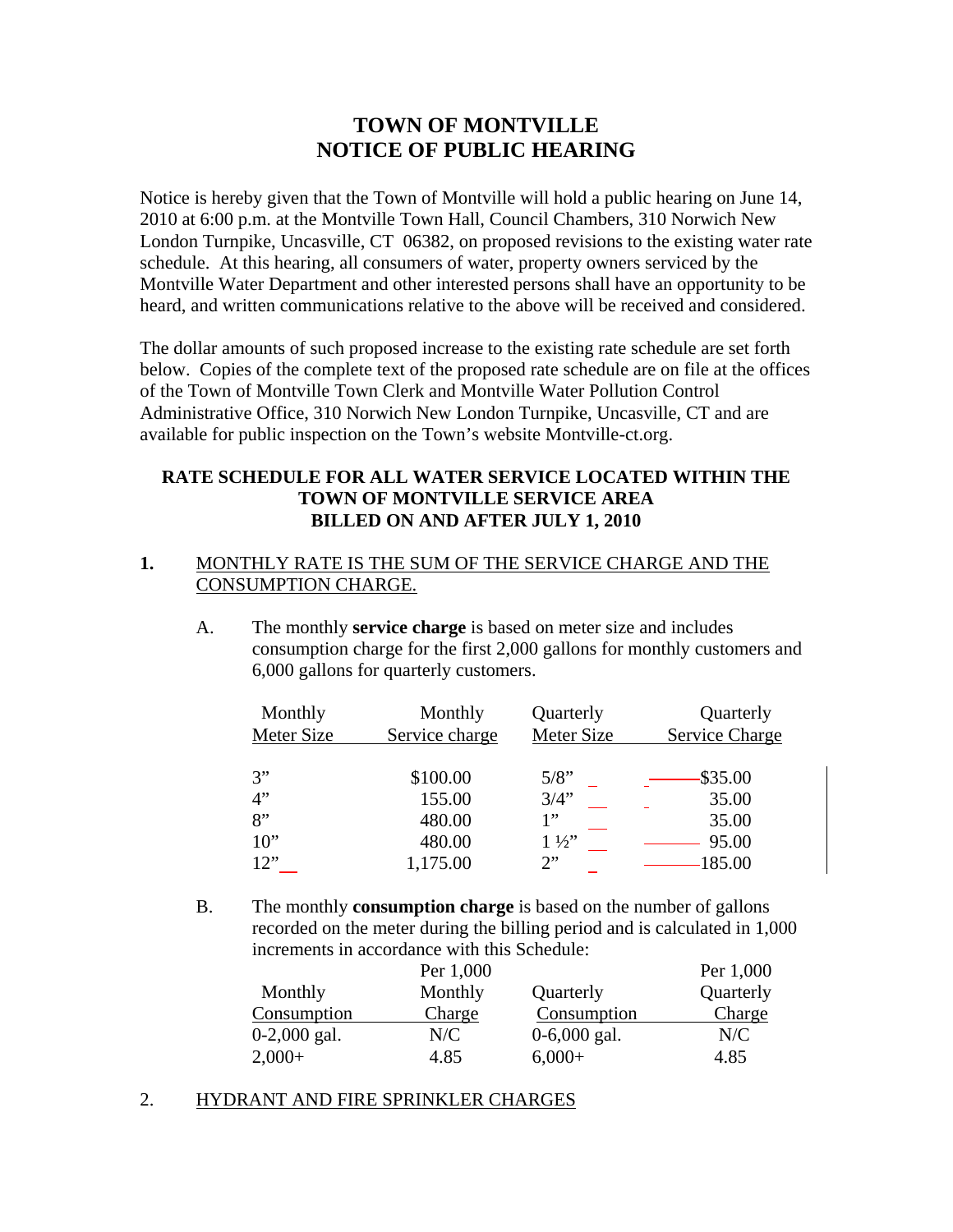| <b>Hydrant Annual Service Charge</b> |  | \$290.00 |
|--------------------------------------|--|----------|
|                                      |  |          |

B. Fire Sprinkler Service in accordance with the following schedule:<br>Connection Size Annual Charge Connection Size

| COMPOSITION STEV | Allique Charge                     |
|------------------|------------------------------------|
| ን"               | \$45 (residential sprinklers only) |
| 3"               | 880                                |
| 4"               | 880                                |
| 6"               | 880                                |
| $\mathbf{R}^{,}$ | 880                                |
| $10$ "           | 880                                |
|                  |                                    |

### 3. NEW SERVICE CONNECTIONS

- A. New Account Administration Fee \$35.00
- B. Service Connection operational charge \$185 per unit
- C. Installation for residential corporation cock, copper feeder line, and curb stop - \$2,750, plus any additional time and material needed.
- D. Installation for commercial/industrial connection will be negotiated with the applicant based on average gallons per day and time and materials.
- E. Service Connection infrastructure charge Residential - \$4,000 Commercial/Industrial - \$7.25 per gallon of average daily consumption and time and materials with a minimum of \$4,000

#### 4. MISCELLANEOUS SERVICE AND ADMINISTRATIVE CHARGES

| А.              | Emergency service after business hours        | \$55/hr minimum 3hrs |
|-----------------|-----------------------------------------------|----------------------|
| В.              | Emergency service during business hours       | \$40                 |
| $\mathcal{C}$ . | Service work by appoint during business hours | N/C                  |
| D.              | Returned check fee                            | \$35                 |
| Е.              | Curb shut off                                 | \$50                 |
| F.              | <b>Restoration of service</b>                 | \$50                 |

G. Meter accuracy test requested by customer